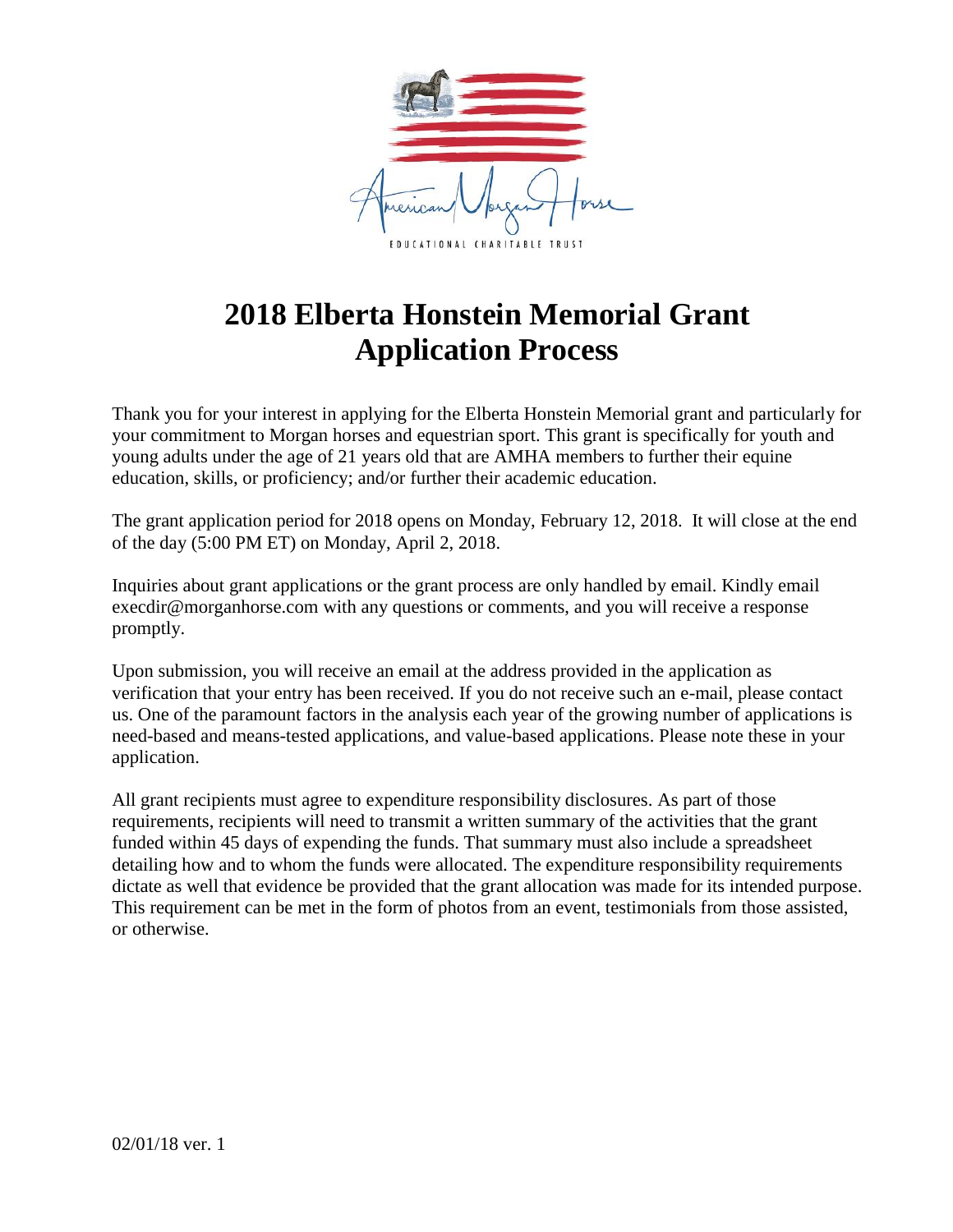#### **QUESTIONS**

#### **Am I eligible to apply for a grant?**

*Grants may be awarded to any AMHA youth or young adult member (under the age of 21 years old). Checks may not be made payable to the individual but to the clinician, institution or business providing the services.*

#### **What types of programs, activities, and initiatives will AMHECT consider funding?**

*Applicants may request funding for ANY purpose that will further their equine education, skills, or; and/or further their academic education. It is up to the applicant to make a compelling grant request, along with what they hope to accomplish with the project.*

*The application must be accompanied by a full proposal, budget details, and proofs of any material.* 

#### **How much funding does AMHECT generally give to grant recipients?**

*AMHECT will award up to a total of \$1,000. AMHECT will consider grants of all sizes. AMHECT reserves the right to award as many or as few grants as deemed appropriate based upon the grant requests received.* 

#### **When can I expect to learn if I will receive a grant?**

*The grant review committee meets to consider grants during the same month as the deadline and expects to announce its decisions in the following month. However, the trustees reserves the right to alter the timeline. All applicants, including those not approved for funding, will be notified of the board's decisions.*

#### **What does means-tested mean?**

*"Means-tested" wording refers to determining need as a principal criterion in awarding grants. The committee also weighs the benefits of the program against the proposed budget to ensure the greatest value for the funding allocated.* 

#### **What types of project costs can the grant cover?**

*The grant will cover any operational expenses but will NOT cover capital expenses. Applicants are asked to detail all costs associated with a project as part of the budgets they must submit with their applications. Some organizations request grants to fund projects in their entirety, while others ask for only portions of the costs. If AMHECT provides partial funding, payout will not occur until balances of funds are confirmed. (i.e. if the proposal calls for \$4,000 total and AMHECT is willing to grant \$1,000 then applicant must be able to obtain the balance of funding before AMHECT will pay out the \$1,000).*

#### **Does AMHECT accept multi-year proposals or should applications be limited to a project in a certain year?**

*AMHECT will consider all proposals submitted and applicants may submit proposals in subsequent years.* 

#### **How do we go about writing a compelling grant?**

*AMHECT suggests you check online resources such as [http://www.content-professionals.com/How](http://www.content-professionals.com/How-to-Write-a-Grant-Proposal.php)[to-Write-a-Grant-Proposal.php](http://www.content-professionals.com/How-to-Write-a-Grant-Proposal.php) or [http://www.fundraiserhelp.com/win-grant-funding-with-a](http://www.fundraiserhelp.com/win-grant-funding-with-a-compelling-needs-statement.htm)[compelling-needs-statement.htm](http://www.fundraiserhelp.com/win-grant-funding-with-a-compelling-needs-statement.htm) or [http://www.dummies.com/how-to/content/grant-writing-for](http://www.dummies.com/how-to/content/grant-writing-for-dummies-cheat-sheet.html)[dummies-cheat-sheet.html](http://www.dummies.com/how-to/content/grant-writing-for-dummies-cheat-sheet.html)*

02/01/18 ver. 1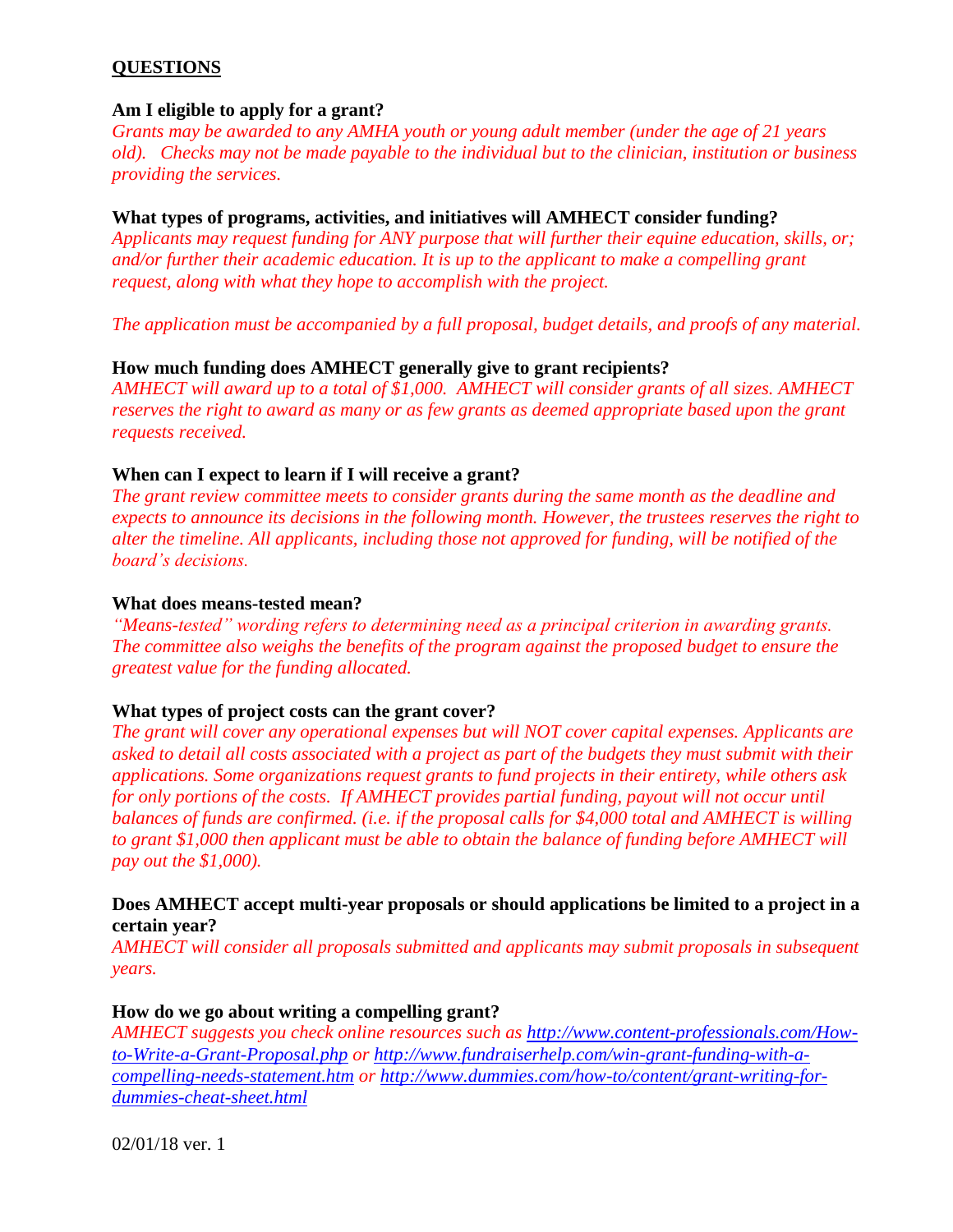

### **Application for 2018 Elberta Honstein Memorial Grant Due no later than 5 PM ET April 2, 2018**

| Name of Person applying for              |  |
|------------------------------------------|--|
|                                          |  |
| SS#                                      |  |
|                                          |  |
| Primary contact: <u>New York Contact</u> |  |
| Email address for contact:               |  |
| Phone for contact:                       |  |

Amount Requested:

Description of the Program: *(Feel free to attach separate report)*

Dates of Program:

Detailed Budget for Program: *(Feel free to attach separate spreadsheet/report)*

List all sources of funding for event:

If AMHECT is unable to fully fund the program, what other sources will you appeal to for funding: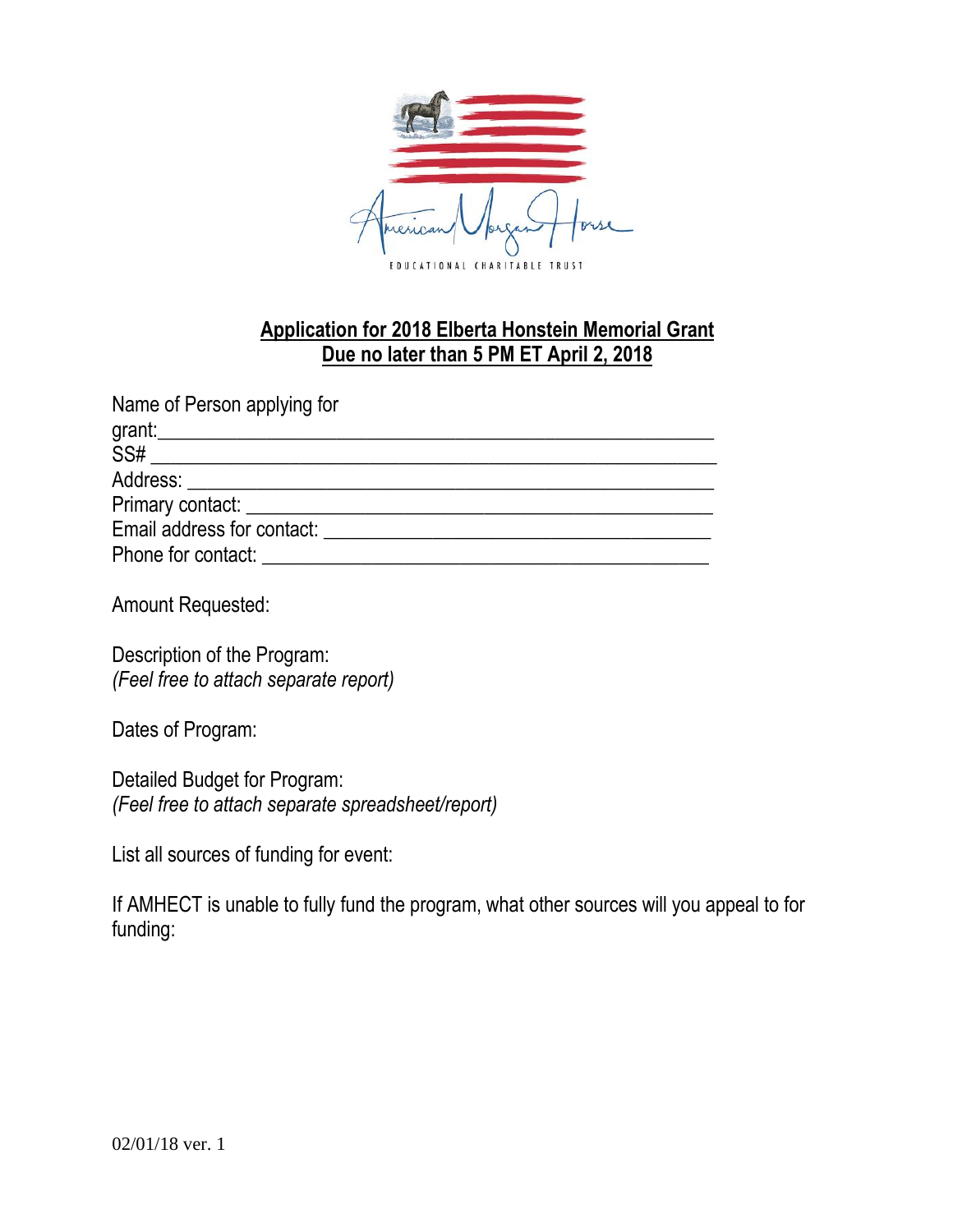

## **Term & Conditions**

1. AMHECT reserves the right to use any collateral or materials provided as part of the application process for promotional purposes.

2. Applicant agreed to acknowledge AMHECT's grant funding on any collateral or materials, including the one-time use of the AMHECT logo.

3. Applicant assumes all risks and responsibilities surrounding event and releases AMHECT and any officers, directors, trustees, agents and employees from any and all liabilities, claims, or demands for damages for personal injury, disability, property damage or other loss of any kind that may sustain as a result of event, whether such loss results from the negligence of such released parties or otherwise (except for claims or liability arising directly from the gross negligence of such parties). Further applicant agrees to indemnify and hold harmless AMHECT and the members, officers, directors, agents and employees of any of them from any and all loss, liability, damage or costs that it or they may incur as a result of participation or arising from any of my acts or omissions.

4. All press releases, website or social media news items must be jointly approved by both AMHECT and grant recipient.

5. Decisions regarding the award of grant funding are final. Applicants may not appeal the amount awarded or the events selected for grants.